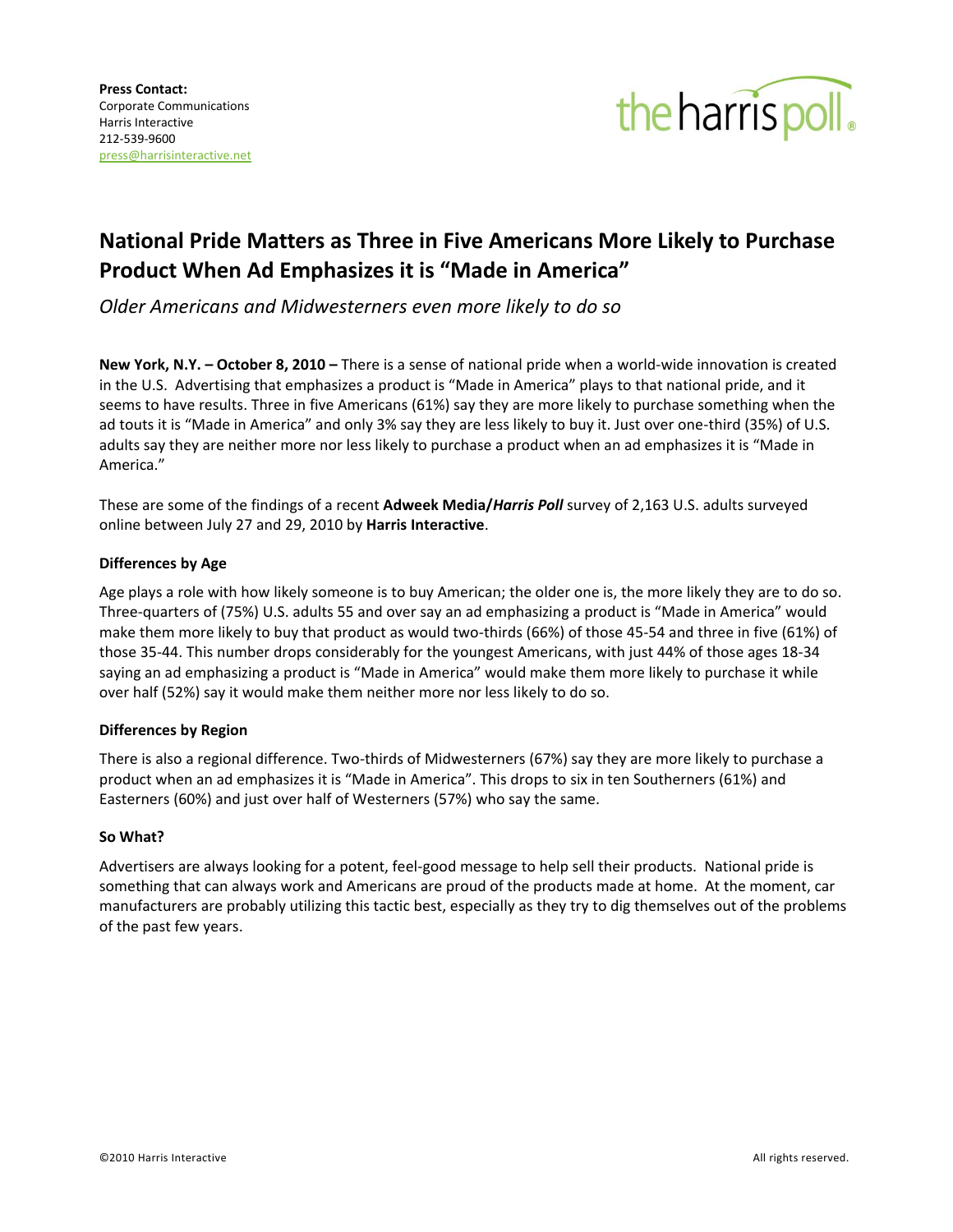# **TABLE 1 MADE IN AMERICA**

"When you see an ad emphasizing that a product is "Made in America," are you…" Base: All U.S. adults

|                                    | Total | <b>Total</b> | Age            |       |       |       | Region |                |       |      |
|------------------------------------|-------|--------------|----------------|-------|-------|-------|--------|----------------|-------|------|
|                                    | 2009  | 2010         | 18-34          | 35-44 | 45-54 | $55+$ | East   | <b>Midwest</b> | South | West |
|                                    | %     | %            | %              | %     | %     | %     | %      | %              | %     | %    |
| MORE LIKELY TO BUY IT (NET)        | 59    | 61           | 44             | 61    | 66    | 75    | 60     | 67             | 61    | 57   |
| Much more likely to buy it         | 28    | 26           | 15             | 20    | 29    | 39    | 22     | 32             | 25    | 26   |
| Somewhat more likely to buy it     | 31    | 35           | 29             | 42    | 37    | 37    | 38     | 35             | 35    | 32   |
| Neither more nor less likely to    | 37    | 35           | 52             | 37    | 30    | 22    | 36     | 31             | 36    | 38   |
| buy it                             |       |              |                |       |       |       |        |                |       |      |
| <b>LESS LIKELY TO BUY IT (NET)</b> | 3     | 3            | 4              | 1     | 4     | 3     | 3      | $\mathbf{2}$   | 4     | 5    |
| Somewhat less likely to buy it     | 2     | 1            | $\mathfrak{p}$ | 1     | 1     | 1     | 2      | 1              | 2     | 1    |
| Much less likely to buy it         | 2     | 2            | っ              | 1     | 3     | 2     | າ      | 1              | າ     | 3    |

Note: Percentages may not add up to 100% due to rounding

#### **Methodology**

This **Adweek Media/Harris Poll** was conducted online within the United States between July 27 and 29, 2010 among 2,163 adults (aged 18 and over). Figures for age, sex, race/ethnicity, education, region and household income were weighted where necessary to bring them into line with their actual proportions in the population. Where appropriate, this data were also weighted to reflect the composition of the adult online population. Propensity score weighting was also used to adjust for respondents' propensity to be online.

All sample surveys and polls, whether or not they use probability sampling, are subject to multiple sources of error which are most often not possible to quantify or estimate, including sampling error, coverage error, error associated with nonresponse, error associated with question wording and response options, and post-survey weighting and adjustments. Therefore, Harris Interactive avoids the words "margin of error" as they are misleading. All that can be calculated are different possible sampling errors with different probabilities for pure, unweighted, random samples with 100% response rates. These are only theoretical because no published polls come close to this ideal.

Respondents for this survey were selected from among those who have agreed to participate in Harris Interactive surveys. The data have been weighted to reflect the composition of the adult population. Because the sample is based on those who agreed to participate in the Harris Interactive panel, no estimates of theoretical sampling error can be calculated.

#### *These statements conform to the principles of disclosure of the National Council on Public Polls.*

*The results of this Harris Poll may not be used in advertising, marketing or promotion without the prior written permission of Harris Interactive.*

#### *The Harris Poll***® #116, October 8, 2010**

By Regina Corso, SVP, Harris Poll, Public Relations and Youth Research*,* Harris Interactive